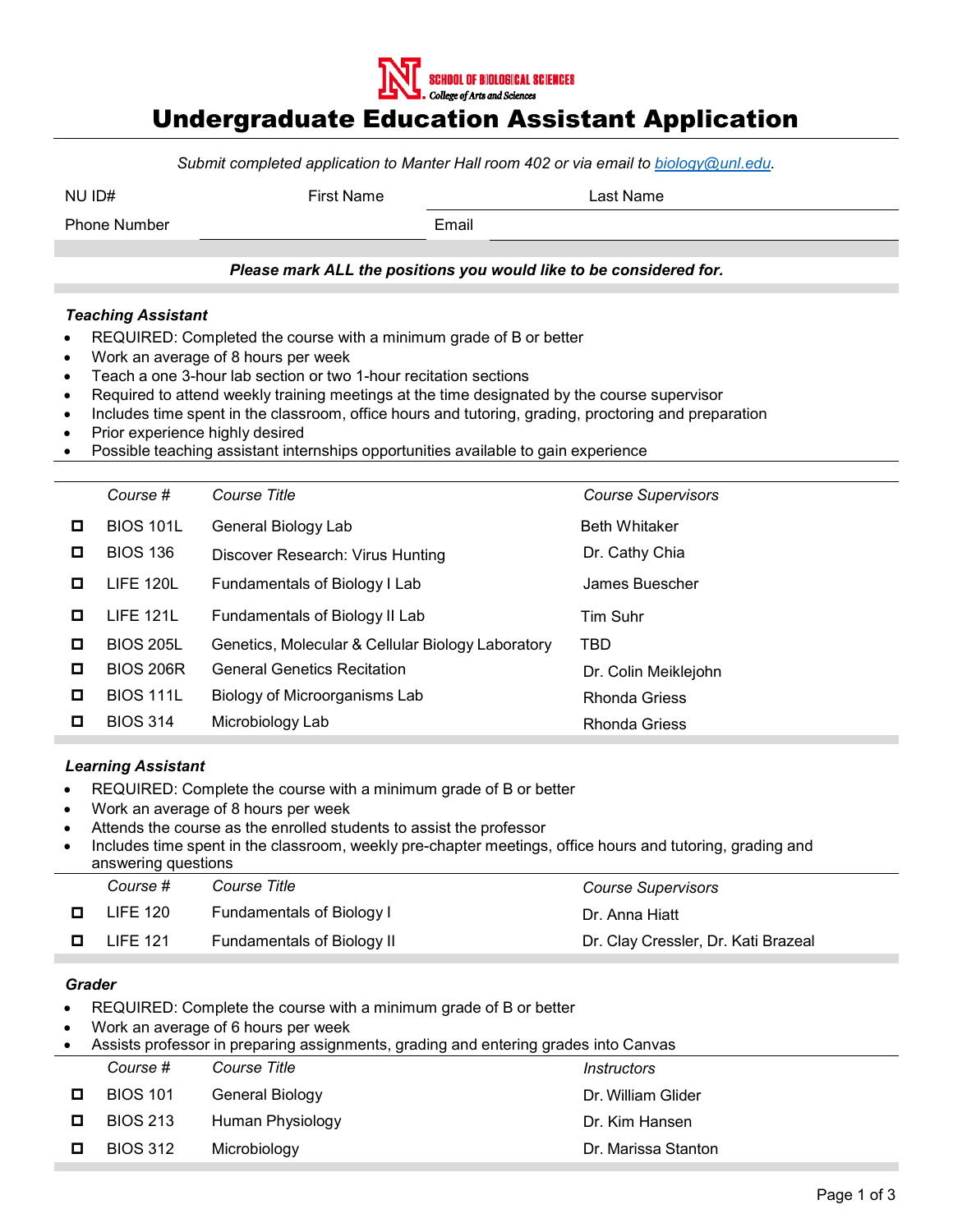

# Undergraduate Education Assistant Application

| Major                                                                                                                                                                          | <b>GPA</b> | <b>Planned Graduation Date</b> |            |           |
|--------------------------------------------------------------------------------------------------------------------------------------------------------------------------------|------------|--------------------------------|------------|-----------|
| What biological sciences or life sciences courses have you taken and what grade did you receive?                                                                               |            |                                |            |           |
|                                                                                                                                                                                |            |                                |            |           |
|                                                                                                                                                                                |            |                                |            |           |
| What biological sciences or life sciences courses are you currently enrolled in?                                                                                               |            |                                |            |           |
|                                                                                                                                                                                |            |                                |            |           |
| Why are you interested in this position? What do you hope to gain from this position?                                                                                          |            |                                |            |           |
| Do you have previous experience as an education assistant?<br>$\square$ No<br>Yes<br>0<br>If yes, please list course, position, semester and supervisor's name & phone number. |            |                                |            |           |
| Are you currently employed?<br>If yes, where?<br>$\blacksquare$ Yes<br>No                                                                                                      |            |                                |            |           |
| Other previous work experience:                                                                                                                                                |            |                                |            |           |
| Have you been awarded work study through the Scholarships & Financial Aid Office?                                                                                              |            |                                | $\Box$ Yes | $\Box$ No |
| Reference                                                                                                                                                                      |            |                                |            |           |
| Name                                                                                                                                                                           |            | Phone Number                   |            |           |
| Email                                                                                                                                                                          |            | Relationship                   |            |           |